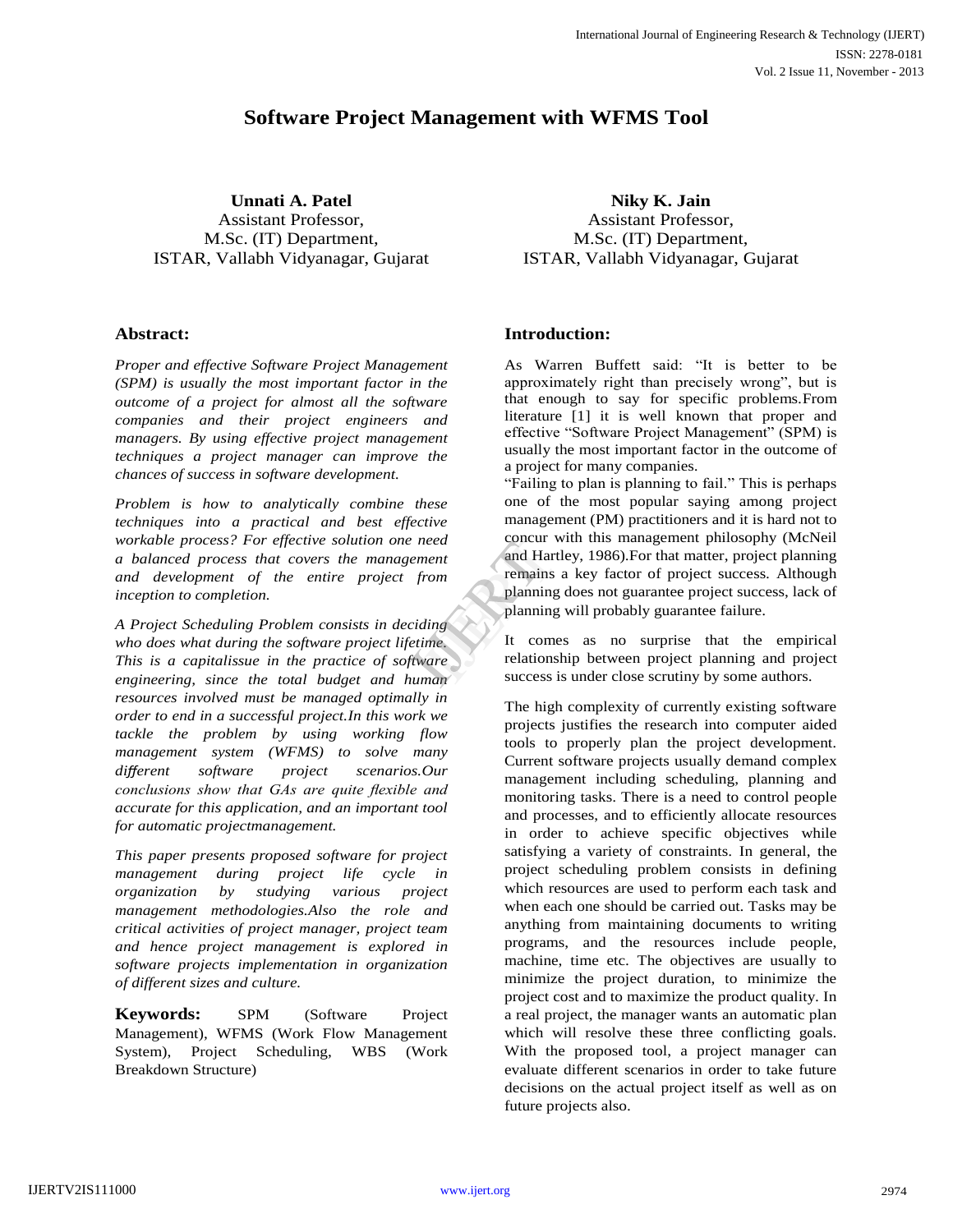"Software Project Management" (SPM) is usually the most important factor in the outcome of a project for many Software Development Organizations and their project engineers and managers.

The intent of the Project Management Tools Initiative is to study and evaluate project management solutions and produce relevant documents, which will serve as the source of information to the Agency to assist in the selection and use of project management tools. Each phase output documents are also generated which will help to move project from one phase to next phase.

The software project scheduling can be easy adapted by using proposed tool. The implementation of the methodology does not require additional project management resources.

## **Existing Methodology:**

Project's with many resources, phases and due dates can be hard and stressful, however, running multiple projects with different activities, timelines and a lot of deadlines can even be harder. The project"s leader might be unable to concentrate and follow-up each project's detail properly. IJERT

The planning and the design of the stages of each task would be proficient and well-organized when using a software technology tools which in the end can contribute in delivering a successful project (Attarzadeh & Ow, 2008).

According to Alfaadel, Alawairdhi, and Al-Zyoud"s study that aimed to investigate the most common reasons behind the success or failure of some IT projects. The results listed five reasons that lead to the project failure and one of those reasons was "poor planning and scheduling".

To the best of our knowledge, there was an absence of studies that showed and examined the use of project management tools. So as a result, a survey in a form of a questionnaire was distributed among many project managers who work in different organization (private sector / governmental sector). The main goal of this survey is to provide a good overview about the tools used by project managers in the local context and what the main preference features in their opinion that should be available in the tool.

Usually in practice of SPM in Software Development Organizations we have small and larger projects. A small project with a team of one or two persons working for a few weeks can be executed almost "informally", where the project plan specifies the delivery date with a few intermediate milestones by e-mail, and requirements might be communicated in a note or verbally, and intermediate work products, such as design documents, might be scribbles on personal note pads. To successfully execute larger projects in software development organization, "formality" and rigor along dimensions tasks and personnel must increase.

Most of the organisations do project management manually without using any specific tool for that. But they are suffering for lots of repeated manual work to generating different types of reports. There is a tool called Microsoft Project for project management which is used by some organizations but it has many weaknesses which are listed below.

- Difficult to get actual durations on a regular basis (to get a true in-progress picture).
- MS Project does not line up with many organizations standard time reporting systems (Payroll, timesheet, SAP etc.)
- Rigid default corrections are difficult to customize.
- Not all the people are comfortable with the output of MS Project.
- Not idle for large projects
- MS Project requires large amounts of time and work to get the software to match the true schedule.
- MS Project is a large application that requires training to learn and master.
- An extra cost associated with the software.

## **Project Management Past:**

In the 1970s and early 1980s, achieving effective software project management became recognized as a significant issue. Projects were often delivered late and over budget and didn"t meet requirements and expectations. Thought leaders like Winston Royce, Frederick Brooks, leaders like Winston Royce, Frederick Brooks, Arthur Pyster, Richard Thayer, Richard Fairley, and Barry Boehm helped chart new directions in software project management. In those days, only a few complex systems existed, and the project development team was much more centralized than today.

As we approached the 1980s and our knowledge and sophistication with software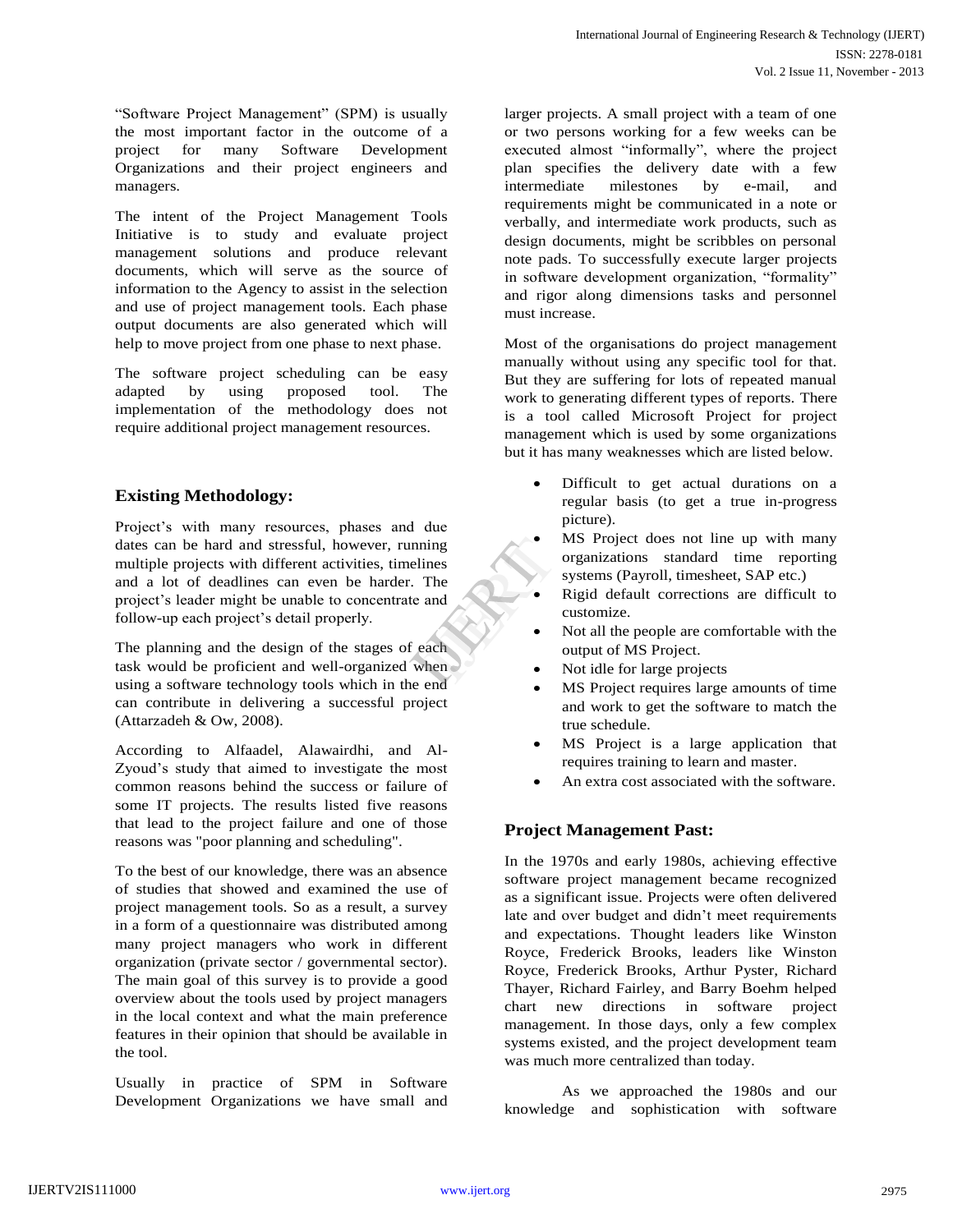development grew, the number of complex systems began to increase dramatically, and the problems associated with ineffective project management became more acute. Senior managers coined the term "software crisis" to focus attention on providing solutions to this problem; numerous government and industry initiatives were developed in response (see the sidebar, "Responding to the "Software Crisis""). Collectively, these initiatives embodied a four-pronged technical and management attack: standardize the process, standardize the product, standardize the support environment, and professionalize the workforce.

In the mid 1980s, the Software Engineering Institute"s Capability Maturity Model (CMM) began to take shape. This framework has enabled many organizations to adopt the processes, methods, and tools of effective project management. Product-line management techniques, increased graduate-level education in software and systems engineering management, and the development of such standards as the Project Management Institute"s Guide to the Project Management Body of Knowledge (PMBOK) also emerged in response to the software crisis.

#### **Project Management Present:**

Managing a large, software-intensive system is a complex and intrinsically difficult task. The system is complex and can involve hundreds of staff years of skilled effort, large budgets, and potentially thousands of activities. Many perspectives attest to the facts that the delivery of complex systems on time, within cost, and meeting customer requirements is a significant problem, and that the number of complex systems is increasing (see the sidebar "Keeping Up or Falling Behind?"). This situation doesn"t bode well for our ability to improve project management's effectiveness.

The project management discipline is certainly better off today than it was 20 years ago. However, while companies were responding internally, customer behavior, industry structure, and the competitive environment began changing externally at an accelerated rate.

## **Analysis:**

The weakness of Microsoft Project clearly outweighs the strengths. The key strengths highlight that project management software is particularly useful in the planning phase. A common theme was that project management software enables the project manager to accurately track performance against schedule.

To further expand on this idea, I have broken down the disciplines of the people interviewed. For each discipline, I further expanded the results to show how many people in each discipline use MS Project. The results are shown below in figure 1.



As evidenced from the table, there are no software developers that use MS Project to manage projects. The highest percentage of MS Project users fall in the project manager category.

The data supports the fact that the rigidness of project management software does not lend itself to the human factor of managing projects. For this reason, there is a need to have compatible software which is used by all the career discipline at all the levels. And the proposed software must be easy to use so that it can be used by all the users of the company from higher authority to lowest level users. The proposed software should follow all the rule of CMM (Capability Maturity Model). At any point of time it should give us analytical report in requested format. Due to the weaknesses of Microsoft Project, we should implement proposed project management software that can help us in project management as well as in deliverable of product in given time limit. also<br>
The highest<br>
the project<br>
The data<br>
is a<br>
The data<br>
project ma<br>
the humar<br>
reason, the<br>
which is u<br>
which is u

> Technically, a process for a task comprises a sequence of steps that should be followed to execute the task. For a company, the processes it recommends for use by its engineers and project managers are much more because they encapsulate what the engineers and project managers have learned about successfully executing projects. The benefits of experience are conferred to everyone and these processes help managers and engineers emulate past successes that avoid the pitfalls that lead to failures.